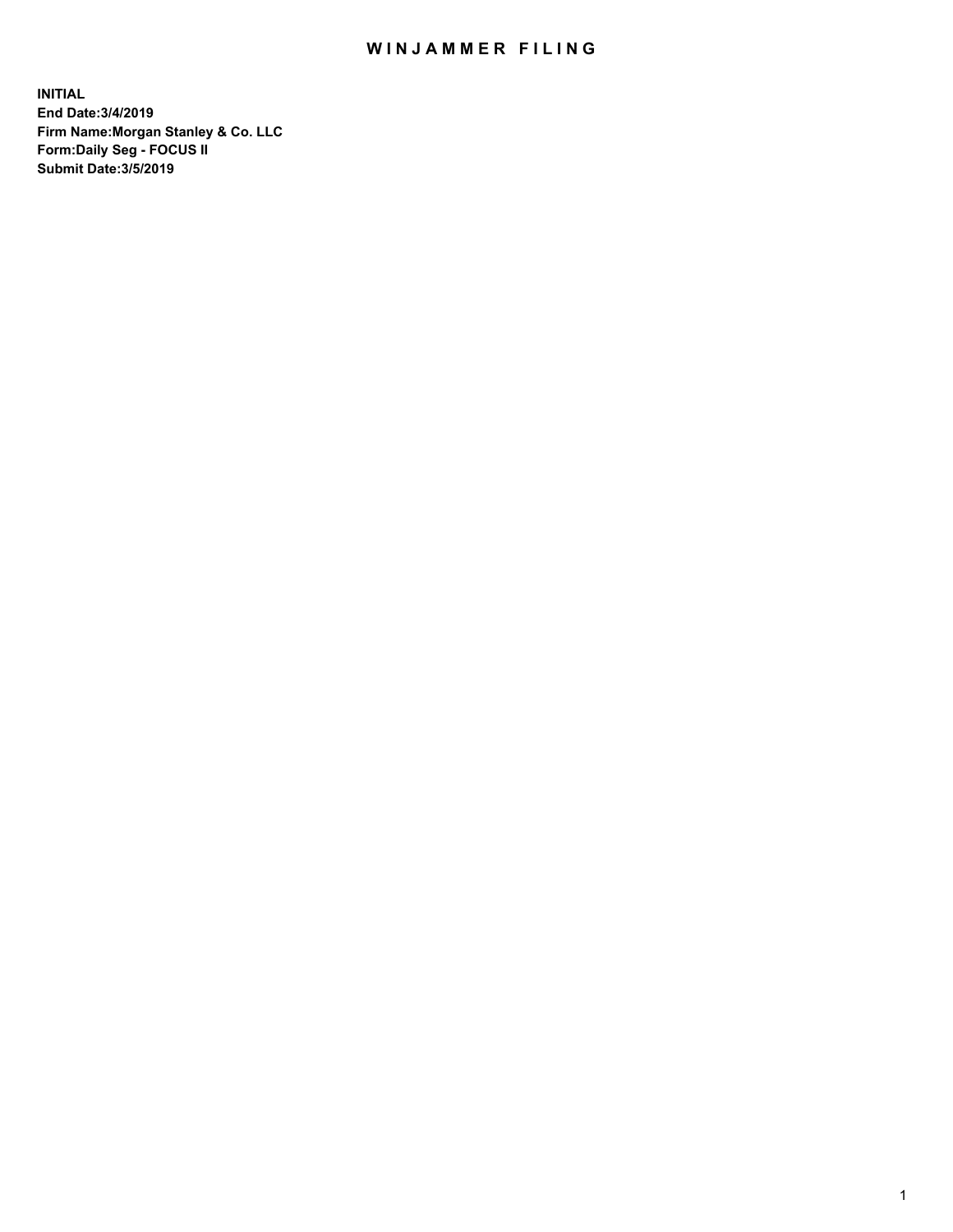**INITIAL End Date:3/4/2019 Firm Name:Morgan Stanley & Co. LLC Form:Daily Seg - FOCUS II Submit Date:3/5/2019 Daily Segregation - Cover Page**

| Name of Company                                                                                                                                                                                                                                                                                                                | Morgan Stanley & Co. LLC                        |
|--------------------------------------------------------------------------------------------------------------------------------------------------------------------------------------------------------------------------------------------------------------------------------------------------------------------------------|-------------------------------------------------|
| <b>Contact Name</b>                                                                                                                                                                                                                                                                                                            | <b>Ikram Shah</b>                               |
| <b>Contact Phone Number</b>                                                                                                                                                                                                                                                                                                    | 212-276-0963                                    |
| <b>Contact Email Address</b>                                                                                                                                                                                                                                                                                                   | Ikram.shah@morganstanley.com                    |
| FCM's Customer Segregated Funds Residual Interest Target (choose one):<br>a. Minimum dollar amount: ; or<br>b. Minimum percentage of customer segregated funds required:% ; or<br>c. Dollar amount range between: and; or<br>d. Percentage range of customer segregated funds required between:% and%.                         | 235,000,000<br><u>0</u><br><u>00</u><br>00      |
| FCM's Customer Secured Amount Funds Residual Interest Target (choose one):<br>a. Minimum dollar amount: ; or<br>b. Minimum percentage of customer secured funds required:%; or<br>c. Dollar amount range between: and; or<br>d. Percentage range of customer secured funds required between:% and%.                            | 140,000,000<br><u>0</u><br>0 <sub>0</sub><br>00 |
| FCM's Cleared Swaps Customer Collateral Residual Interest Target (choose one):<br>a. Minimum dollar amount: ; or<br>b. Minimum percentage of cleared swaps customer collateral required:% ; or<br>c. Dollar amount range between: and; or<br>d. Percentage range of cleared swaps customer collateral required between:% and%. | 92,000,000<br><u>0</u><br>0 Q<br>0 <sub>0</sub> |

Attach supporting documents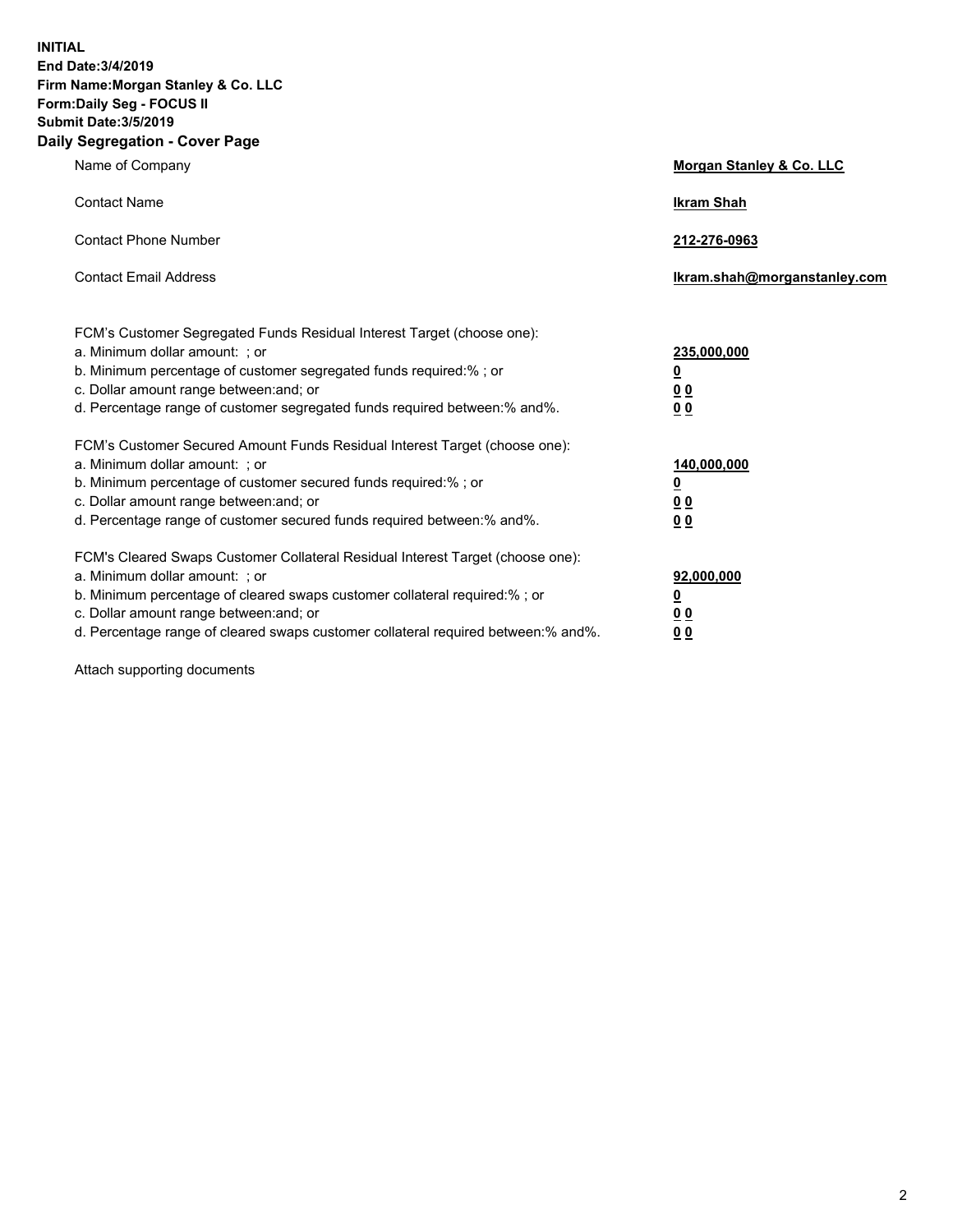## **INITIAL End Date:3/4/2019 Firm Name:Morgan Stanley & Co. LLC Form:Daily Seg - FOCUS II Submit Date:3/5/2019 Daily Segregation - Secured Amounts** Foreign Futures and Foreign Options Secured Amounts Amount required to be set aside pursuant to law, rule or regulation of a foreign government or a rule of a self-regulatory organization authorized thereunder **0** [7305] 1. Net ledger balance - Foreign Futures and Foreign Option Trading - All Customers A. Cash **2,690,100,197** [7315] B. Securities (at market) **2,019,871,950** [7317] 2. Net unrealized profit (loss) in open futures contracts traded on a foreign board of trade **580,625,350** [7325] 3. Exchange traded options a. Market value of open option contracts purchased on a foreign board of trade **10,053,114** [7335] b. Market value of open contracts granted (sold) on a foreign board of trade **-12,711,559** [7337] 4. Net equity (deficit) (add lines 1. 2. and 3.) **5,287,939,052** [7345] 5. Account liquidating to a deficit and account with a debit balances - gross amount **10,868,119** [7351] Less: amount offset by customer owned securities **-10,178,914** [7352] **689,205** [7354] 6. Amount required to be set aside as the secured amount - Net Liquidating Equity Method (add lines 4 and 5) **5,288,628,257** [7355] 7. Greater of amount required to be set aside pursuant to foreign jurisdiction (above) or line 6. **5,288,628,257** [7360] FUNDS DEPOSITED IN SEPARATE REGULATION 30.7 ACCOUNTS 1. Cash in banks A. Banks located in the United States **250,973,677** [7500] B. Other banks qualified under Regulation 30.7 **996,280,688** [7520] **1,247,254,365** [7530] 2. Securities A. In safekeeping with banks located in the United States **171,539,419** [7540] B. In safekeeping with other banks qualified under Regulation 30.7 **0** [7560] **171,539,419** [7570] 3. Equities with registered futures commission merchants A. Cash **6,046,459** [7580] B. Securities **0** [7590] C. Unrealized gain (loss) on open futures contracts **1,687,197** [7600] D. Value of long option contracts **0** [7610] E. Value of short option contracts **0** [7615] **7,733,656** [7620] 4. Amounts held by clearing organizations of foreign boards of trade A. Cash **0** [7640] B. Securities **0** [7650] C. Amount due to (from) clearing organization - daily variation **0** [7660] D. Value of long option contracts **0** [7670] E. Value of short option contracts **0** [7675] **0** [7680] 5. Amounts held by members of foreign boards of trade A. Cash **1,628,082,552** [7700] B. Securities **1,848,332,531** [7710] C. Unrealized gain (loss) on open futures contracts **578,938,154** [7720] D. Value of long option contracts **10,053,114** [7730] E. Value of short option contracts **-12,711,559** [7735] **4,052,694,792** [7740] 6. Amounts with other depositories designated by a foreign board of trade **0** [7760] 7. Segregated funds on hand **0** [7765] 8. Total funds in separate section 30.7 accounts **5,479,222,232** [7770] 9. Excess (deficiency) Set Aside for Secured Amount (subtract line 7 Secured Statement Page 1 from Line 8) **190,593,975** [7380] 10. Management Target Amount for Excess funds in separate section 30.7 accounts **140,000,000** [7780]

11. Excess (deficiency) funds in separate 30.7 accounts over (under) Management Target **50,593,975** [7785]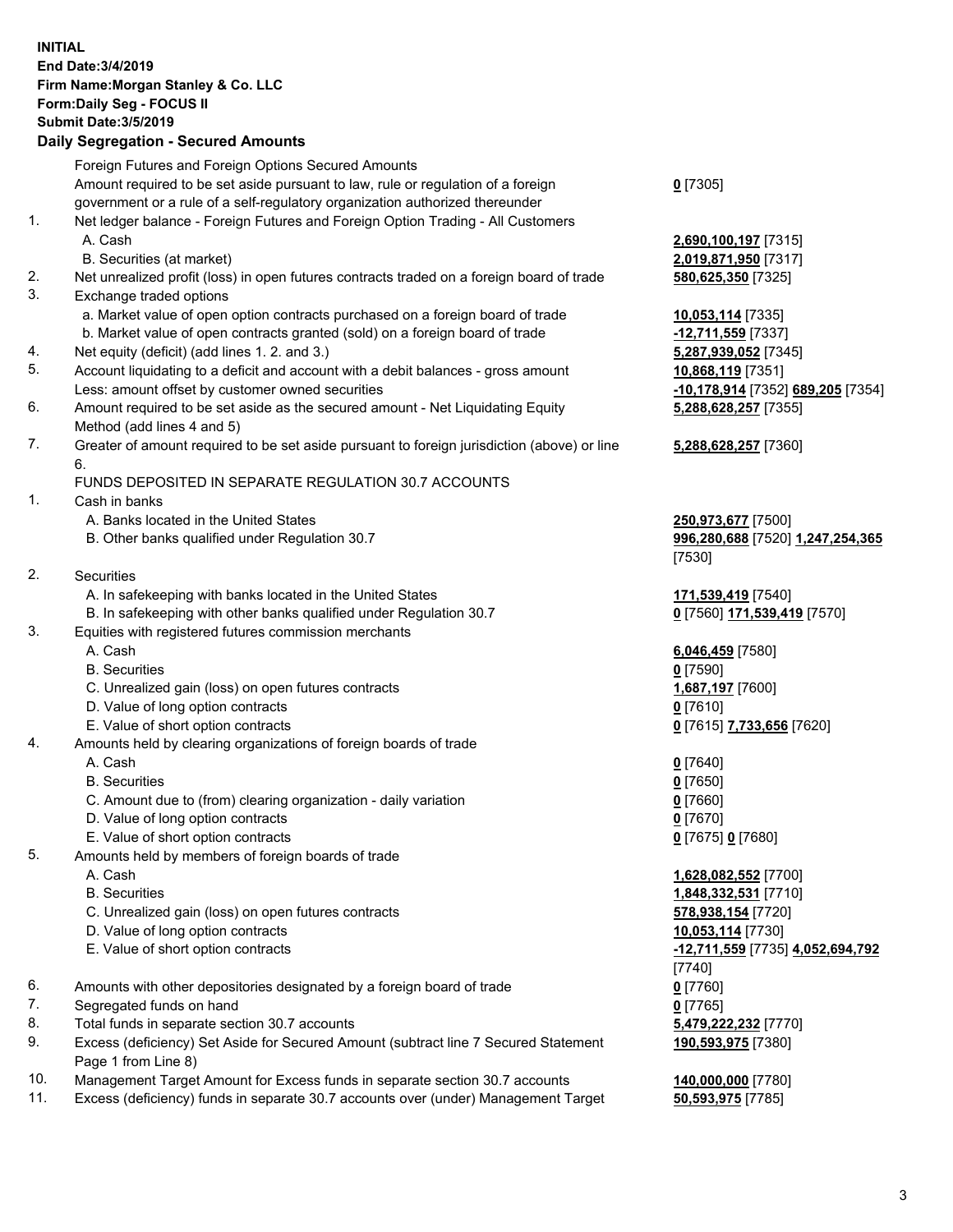**INITIAL End Date:3/4/2019 Firm Name:Morgan Stanley & Co. LLC Form:Daily Seg - FOCUS II Submit Date:3/5/2019 Daily Segregation - Segregation Statement** SEGREGATION REQUIREMENTS(Section 4d(2) of the CEAct) 1. Net ledger balance A. Cash **8,874,253,760** [7010] B. Securities (at market) **6,317,384,190** [7020] 2. Net unrealized profit (loss) in open futures contracts traded on a contract market **1,345,736,421** [7030] 3. Exchange traded options A. Add market value of open option contracts purchased on a contract market **243,962,396** [7032] B. Deduct market value of open option contracts granted (sold) on a contract market **-241,948,723** [7033] 4. Net equity (deficit) (add lines 1, 2 and 3) **16,539,388,044** [7040] 5. Accounts liquidating to a deficit and accounts with debit balances - gross amount **317,439,747** [7045] Less: amount offset by customer securities **-316,273,612** [7047] **1,166,135** [7050] 6. Amount required to be segregated (add lines 4 and 5) **16,540,554,179** [7060] FUNDS IN SEGREGATED ACCOUNTS 7. Deposited in segregated funds bank accounts A. Cash **4,132,617,550** [7070] B. Securities representing investments of customers' funds (at market) **0** [7080] C. Securities held for particular customers or option customers in lieu of cash (at market) **583,644,722** [7090] 8. Margins on deposit with derivatives clearing organizations of contract markets A. Cash **6,214,968,744** [7100] B. Securities representing investments of customers' funds (at market) **0** [7110] C. Securities held for particular customers or option customers in lieu of cash (at market) **5,733,739,468** [7120] 9. Net settlement from (to) derivatives clearing organizations of contract markets **150,419,638** [7130] 10. Exchange traded options A. Value of open long option contracts **243,962,396** [7132] B. Value of open short option contracts **-241,948,723** [7133] 11. Net equities with other FCMs A. Net liquidating equity **9,041,079** [7140] B. Securities representing investments of customers' funds (at market) **0** [7160] C. Securities held for particular customers or option customers in lieu of cash (at market) **0** [7170] 12. Segregated funds on hand **0** [7150] 13. Total amount in segregation (add lines 7 through 12) **16,826,444,874** [7180] 14. Excess (deficiency) funds in segregation (subtract line 6 from line 13) **285,890,695** [7190]

- 15. Management Target Amount for Excess funds in segregation **235,000,000** [7194]
- 16. Excess (deficiency) funds in segregation over (under) Management Target Amount Excess

**50,890,695** [7198]